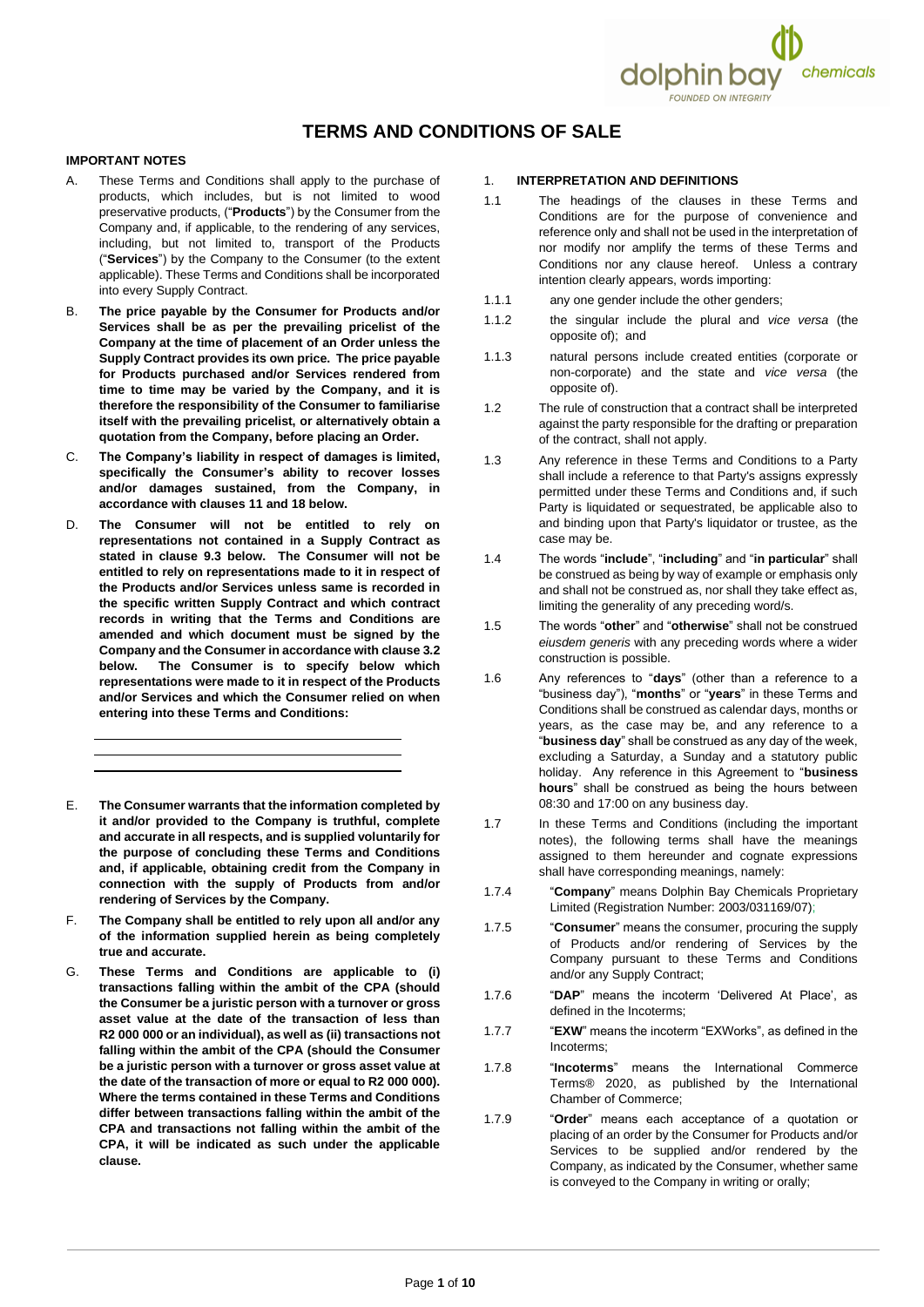

- 1.7.10 "**Parties**" means the Consumer and the Company and "**Party**" shall refer to either one of them, as the context requires;
- 1.7.11 "**POPI**" means the Protection of Personal Information Act, No. 4 of 2013, as amended;
- 1.7.12 "**Supply Contract**" means the Order or other contract recording the terms of the specific sale of Products and/or rendering of Services which has been signed by both Parties, or as otherwise permitted in terms of clause [4.1;](#page-2-0)
- 1.7.13 "**Terms and Conditions**" means these trading terms and conditions of sale, set out in this document (which for the sake of clarity includes the important notes).

#### <span id="page-1-2"></span>2. **CREDIT**

- 2.1 **Where the Consumer has applied for and has been afforded credit, these Terms and Conditions shall be read together with the terms of the credit application signed by the Consumer and the Company.**
- 2.2 **If applicable, the Consumer authorises the Company and its officer, employees and agents (together, "representatives") to investigate the Consumer's credit history in any manner and from any source deemed by the Company as appropriate.**
- 2.3 Should the Consumer exceed its credit limit as indicated on the credit application form or its account becomes past due, the Consumer agrees to and acknowledges that the Company has the right to refuse or cancel any Supply Contract until the account is satisfied in full. The Consumer also agrees to and acknowledges that the Company has the right to take any advisable and/or necessary steps to collect all and any amounts outstanding on the Consumer's account.
- 2.4 The Consumer will forthwith upon request from the Company update its credit information for the purpose of increasing or maintaining credit limits.
- 2.5 The Company reserves the right to withdraw any credit facilities at any time without prior notice and the nature and extent of such facilities shall at all times be at the Company's sole discretion.
- 2.6 Should the Consumer require an increase in the agreed credit limit, a written request must be submitted to the Company together with authorisation for the Company to do a complete assessment of the Consumer's ability to service the new increased credit limit, in terms of section 19 of the National Credit Act, No. 34 of 2005 (to the extent applicable).
- 2.7 The Consumer may, at any stage after entering into the contract of credit with the Company, request a temporary increase in the credit limit to accommodate a particular transaction of specified occurrence, on condition that the request is in writing and that the Company is given authority to do a complete assessment of the creditworthiness of the Consumer. **It is explicitly agreed that the credit limit so increased will revert back to the original agreed credit limit immediately after the specified occurrence has taken place.**
- 2.8 In the event that an assessment mentioned in any one of the provisions above proves that the Consumer is not capable of servicing the credit limit which has been applied for, the Company reserves the right to offer the Consumer a reduced credit limit.
- 2.9 **Should the Consumer require a decrease in the agreed credit limit, a written request must be submitted to the Company. Such decrease shall become effective 30 (thirty) business days after receipt of the written request by the Company.** In the event that the balance

outstanding on the account after the implementation of the new decreased credit limit exceeds the new credit limit, the amount in excess shall not be determined as reckless credit, in terms of section 118(4) of the National Credit Act, No. 34 of 2005 (to the extent applicable).

- 2.10 **To the extent required by the Company, in its sole discretion, the Consumer will be obliged to provide security to the Company in the form of, for example (which list is not exhaustive):**
- 2.10.1 **a bank guarantee and/or stand by letter of credit from a reputable bank (in the opinion of by the Company) for amounts as determined by the Company, in its sole discretion, which guarantee shall remain in force until termination of these Terms and Conditions and all Supply Contracts concluded between the Consumer and the Company, or until full and final payment in terms of these Terms and Conditions and all Supply Contracts has been made to the Company by the Consumer, or until all consignment stock in the possession of the Consumer has been returned to the Company, whichever occurs the latest. The aforementioned bank guarantee will be utilised in the event of a nonpayment from the Consumer. At no point will any credit provided by the Company to the Consumer exceed the guarantee amount. The value of the consignment stock will be included in the credit amount to reflect a total credit exposure; or**
- 2.10.2 **such other form of security as required by the Company from time to time, in the sole discretion of the Company, including, but not limited to, the registration of a notarial bond over the movable assets of the Consumer and/or any guarantors, directors, members', trustees, shareholders' or the like of the Consumer.**

Clause [2.11](#page-1-1) will only apply in the event of these Terms and Conditions not being regulated by the CPA:

<span id="page-1-1"></span>2.11 As security for all moneys (whether past or present) owing by the Consumer to the Company pursuant to these Terms and Conditions or any Supply Contract, the Consumer hereby cedes and assigns any and all right, title and interest in and to any book debts and other debts and claims of whatsoever nature, present and future, due or to become due to the Consumer (including any reversionary rights that there may be from time to time) and to all rights of action arising thereunder.

# 3. **CONTRACT**

- 3.1 These Terms and Conditions (with the applicable Supply Contract) shall solely govern the relationship between the Company and the Consumer in respect of the supply of the Products and/or rendering of the Services by the Company to the Consumer.
- <span id="page-1-0"></span>3.2 The Terms and Conditions shall prevail over any terms and conditions referred to in any other documentation (including any Supply Contract), unless such other document is a formal written agreement signed by the Managing Director of the Company and the Consumer, specifically stipulating that the Parties are supplementing or amending these Terms and Conditions.
- 3.3 Each Order accepted by the Company shall constitute a separate Supply Contract between the Parties.
- 3.4 Any quotation furnished by the Company is only an invitation to place an order with the Company and acceptance of the quotation will only be deemed to be a Supply Contract placed by the Consumer which is open for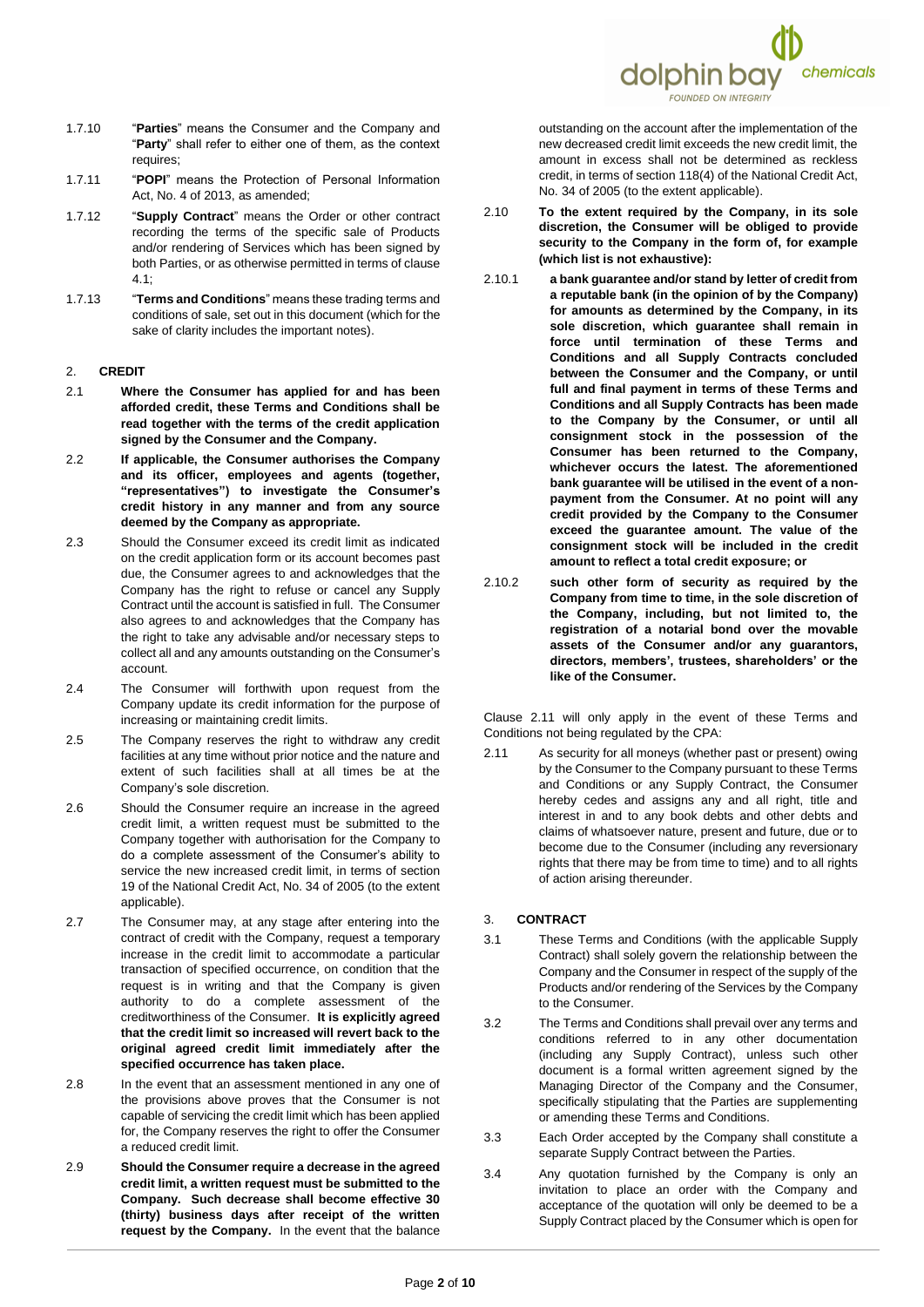acceptance by the Company, and until being accepted, the Company is not obliged to deliver the Products and/or render the Services as referred to in the quotation.

## 4. **ORDER PROCESS**

- <span id="page-2-0"></span>4.1 The Company is entitled to accept, at its own discretion, verbal requests for Products and/or Services and in such circumstances the information contained in any document reflecting the Consumer's order instructions (whether or not signed by the Consumer and/or the Company) shall serve as *prima facie* (at first sight) proof of such order and the Consumer's instructions relating thereto.
- 4.2 The Supply Contract for the Products and/or Services the Consumer wishes to procure from the Company shall indicate the following minimum information:
- 4.2.1 the types of Products and/or Services and the number of units of each type of Product which the Consumer wishes to procure;
- 4.2.2 the date of delivery of the Products and/or the date upon which the Services are to be performed;
- 4.2.3 the place of delivery, should the place of delivery not be the Consumer's place of business, as contemplated in clause [12.5](#page-4-0) below;
- 4.2.4 any special delivery terms or other relevant instructions or information;
- 4.2.5 whether such Supply Contract relates to Products to be held on consignment.
- 4.3 **The Company shall be entitled to accept or reject any or all requests for Products and/or Services placed by the Consumer.**

# 5. **PRICE**

- 5.1 The price payable by the Consumer for Products to be supplied and/or Services to be rendered by the Company in respect of each Supply Contract shall be those as set out in the Supply Contract and in the event the Supply Contract does not specify the price, the price contained in the Company's prevailing price list in force and effect on the date the Consumer has placed the relevant Order for the relevant Products and/or Services. The Consumer shall, on request, be furnished with a copy of the Company's prevailing price list. The Company however reserves the right to amend its price list at any time without notice to the Consumer.
- 5.2 **The purchase price is exclusive of value added tax, sales tax, and any and all other taxes that may be applicable to the Products and/or Services and any additional items not forming part of the purchased Products and/or Services, and any such taxes shall be payable by the Consumer at the applicable rates. Where an advance payment is subject to sales or value added tax (or equivalent), the sales or value added tax (or equivalent) arising on the advance payment shall be payable by the Consumer with the advance payment.**

# 6. **PAYMENTS**

- 6.1 The Company shall render a tax invoice in respect of Products sold and/or Services rendered and shall, unless a sale takes place on a cash basis, issue statements on a monthly basis.
- 6.2 **Payment shall be made by the Consumer in full to the Company, without any set-off, deduction or withholding, within 30 (thirty) days of the date of the relevant statement or tax invoice (as applicable),**

**unless (i) in the event of sales taking place on a cash basis (in which event payment must be made in full prior to delivery) or (ii) expressly otherwise stated on such statement or tax invoice (as applicable).**

dolphin bay

<span id="page-2-1"></span>chemicals

- 6.3 Where Products and/or Services are purchased on credit, the credit terms of such purchases shall be regulated by the relevant credit application signed by the Consumer and the Company as well as clause [2](#page-1-2) above.
- 6.4 All Supply Contracts accepted by the Company which result in the Consumer's account exceeding the prevailing credit limit granted by the Company to the Consumer shall, notwithstanding clause [6.2](#page-2-1) above, become due and payable upon presentation of the tax invoice, and delivery of the relevant Products and/or Services may be postponed until the Consumer has effected payment.
- 6.5 Save for sales taking place on a cash basis, all payments in relation to Products and/or Services purchased by the Consumer shall be made in freely transferable funds, in the currency as stated on the applicable invoice, without any deductions or set-off, free of exchange and commission into the bank account designated by the Company for such purposes from time to time. No payment shall be deemed to have been received until the Company has received cleared funds.
- 6.6 **The Consumer shall be liable for any and all bank charges payable in respect of any payments made by the Consumer to the Company, pursuant to a Supply Contract or otherwise. The Consumer shall ensure that all such payments shall clear in the Company's designated bank account for the full purchase price payable.**
- 6.7 Unless otherwise agreed in writing between the Consumer and the Company, no early settlement discounts or any other discounts are given by the Company and the Consumer is not entitled to unilaterally deduct same from any amount due and payable for Products and/or Services rendered by the Company. Should the Company, in its sole discretion, agree to provide the Consumer with a discount (which agreement must be recorded in writing and signed by the Consumer and the Company), such discount cannot be used to set-off any amounts owing to the Company by the Consumer and the provision of such discount shall not place any obligation on the Company to provide any further or future discounts to the Consumer. The Company shall be entitled, in its sole discretion, to cease the giving of a discount to the Consumer, for whatsoever reason and without prior notice thereof.
- 6.8 **Every tax invoice and/or statement of the Company shall be deemed to be accepted by the Consumer if the Consumer has not expressly rejected such tax invoice in writing within 5 (five) business days from date of receipt thereof**.
- 6.9 **To the extent permitted by the CPA and where these Terms and Conditions are not subject to the CPA, the Consumer hereby waives all benefits which may arise out of the legal exceptions** *non numeratae pecuniaI* **(amount not paid over),** *non causa debiti* **(no cause of debt),** *errore calculi* **(computation errors), and revision of accounts and the Consumer hereby confirms that it is fully conversant with the force and effect thereof.**
- 7. **INTEREST**

**The Company shall be entitled to charge interest on any amounts due and payable at the rate confirmed by the Company to the Consumer in writing from time to time (which may differ in respect of each Supply Contract), and failing such confirmation, shall accrue interest at an interest rate of 16% (sixteen percent) per annum,**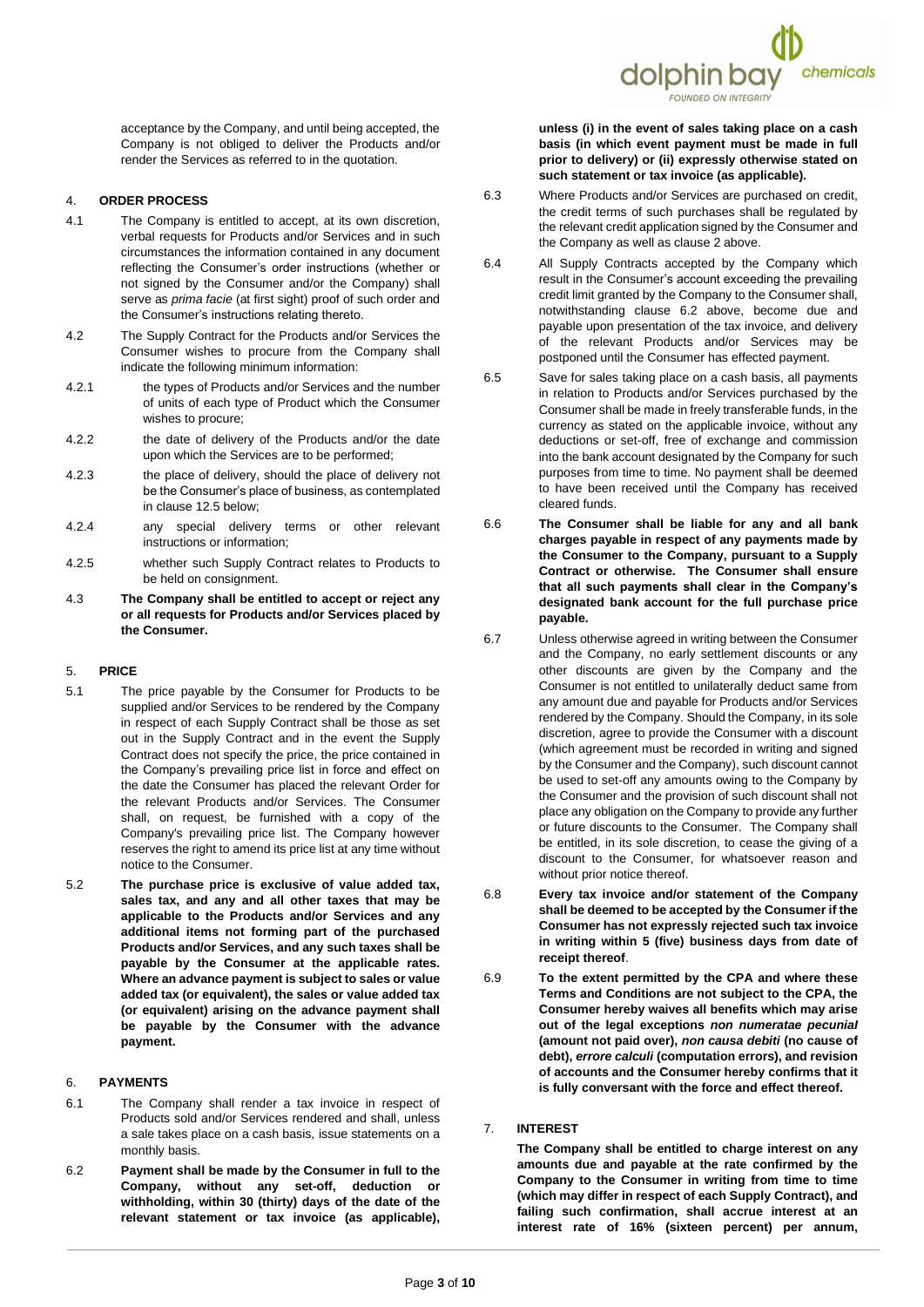

**calculated daily and compounded monthly in arrears, which interest rate will increase with 1% (one percent) per month up to a maximum interest rate of 25% (twenty five) percent. For the avoidance of doubt, "due and payable" shall mean such amounts that have not been paid by the date provided for payment thereof in claus[e 6.2.](#page-2-1)**

## 8. **DEPOSIT**

- 8.1 The Company may in its sole discretion determine whether the Consumer is required to pay a deposit to the Company, prior to the placement of an Order or otherwise, and the amount of such deposit.
- 8.2 The Company shall be entitled to require the Consumer to increase the deposit held by the Company, should the Products held on consignment by the Consumer and/or the credit limit provided to the Consumer exceed the deposit then held by the Company.

**Clauses [8.3](#page-3-2) to [8.4](#page-3-3) will only apply in the event of these Terms and Conditions being regulated by the CPA:**

- <span id="page-3-2"></span>8.3 **All deposits paid are subject to a reasonable cancellation fee being deducted therefrom should the Consumer cancel the Order prior to the fulfilment of such Order for any reason.**
- <span id="page-3-3"></span>8.4 **The Consumer, to the extent that the Consumer has not already provided same in a credit application to the Company, elects to provide the Company with the Consumer's bank account details for the sole purpose of enabling the Company to repay the Consumer the remainder of the deposit paid should the Consumer cancel the Order prior to the fulfilment of such Order for any reason. The "remainder of the deposit" shall be the aggregate amount of the deposit which remains subsequent to the deduction of the reasonable cancellation fee contemplated in clause [8.3.](#page-3-2)**

Clause[s 8.5](#page-3-4) and [8.6](#page-3-5) will only apply in the event of these Terms and Conditions not being regulated by the CPA:

- <span id="page-3-4"></span>8.5 The Company may, to the extent that the Consumer has not already provided same in a credit application to the Company, require the bank account details of the Consumer.
- <span id="page-3-5"></span>8.6 All deposits paid are non-refundable unless (save in such instances as provided for under clause [18\)](#page-6-0) the Company (i) cancels a Supply Contract for reasons other than a breach by the Consumer of the provisions of the Supply Contract, or (ii) cannot fulfil an Order per a Supply Contract in full.

#### 9. **WARRANTIES**

**Clauses [9.1](#page-3-6) to [9.3](#page-3-1) will only apply in the event of these Terms and Conditions being regulated by the CPA:**

- <span id="page-3-6"></span>9.1 **The Company does not give any warranty, express or implied, in respect of the Products and/or Services not contained in these Terms and Conditions or a Supply Contract, other than those as contemplated in section 56 of the CPA. The warranties contemplated by the CPA will be limited in its scope and to the time period as prescribed by the CPA.**
- 9.2 **The Company warrants that the Products shall conform to the relevant product specifications as provided by the Company or the Consumer through the Company's analytical data (such as a Certificate of Analysis) or other literature.**
- <span id="page-3-1"></span>9.3 **The Consumer further confirms that representations not contained in these Terms and Conditions or a Supply Contract, or reduced to writing and signed by the Company, will not entitle the Consumer to any**

**claim against the Company in respect of such representations.**

Clause [9.4](#page-3-7) will only apply in the event of these Terms and Conditions not being regulated by the CPA:

<span id="page-3-7"></span>9.4 The Company does not give any warranty express or implied for Products supplied or in respect of Services rendered and advice furnished except those contained in these Terms and Conditions or a Supply Contract. The Consumer further confirms that representations not contained in these Terms and Conditions or a Supply Contract or reduced to writing and signed by the Company will not entitle the Consumer to any claim against the Company in respect of such representations.

#### 10. **COMPLIANCE WITH LAWS**

- 10.1 The Consumer warrants that, in respect of the Products, including but not limited to the storage, use and disposal thereof, it shall obtain and shall make available to the Company (on request by the Company and at the Consumer's expense) copies of:
- 10.1.1 any and all licenses, permits, certificates, approvals and authorisations prescribed by applicable laws, whether statutory or regulatory;
- 10.1.2 any licence for customs and excise purposes required, including for a 'Special Storage Warehouse' or to register as a 'rebate user' in terms of the Customs and Excise Act, No. 91 of 1964. The Consumer furthermore warrants that it is and will at all times comply with the conditions and restrictions contained in the aforementioned licenses, as required by the laws of each applicable jurisdiction;
- 10.1.3 insurance against any pollution and/or environmental degradation that may be caused by the use, transport and/or handling of the Products by the Consumer (whether in the manufacturing process for which the Products are utilised or otherwise), in line with standard industry practices,

provided that, in the event of non-compliance by the Consumer with any customs and excise related licence, the Consumer undertakes to pay and reimburse the Company any penalties and costs which may be imposed and levied by the South Africa Revenue Service against the Company in terms of the Customs and Excise Act, No. 91 of 1964, or by any relevant authority in accordance with applicable laws. The Company shall, when penalised, be entitled to issue an invoice against the Consumer and the Consumer shall be liable to pay the Company within 30 (thirty) days from date of issue of the invoice. Failing which, the Company shall be entitled to institute legal action against the Consumer for recovery of same and all legal costs on an attorney and own client scale incurred by the Company shall be for the account of the Consumer.

10.2 The Consumer shall promptly notify the Company, upon becoming aware thereof, of any suspension, revocation, modification or amendment of any authorisation, approval, license or permit, any actual or potential claims, lawsuits, prosecutions, directives or notifications pertaining to the Consumer's activities performed under these Terms and Conditions or any Supply Contract.

# <span id="page-3-0"></span>11. **INDEMNITY AND LIMITATION OF LIABILITY Clauses [11.1](#page-3-8) to [11.2](#page-4-1) will only apply in the event of these Terms and Conditions being regulated by the CPA:**

<span id="page-3-8"></span>11.1 **The Consumer agrees that the Company shall not under any circumstances whatsoever, be held liable**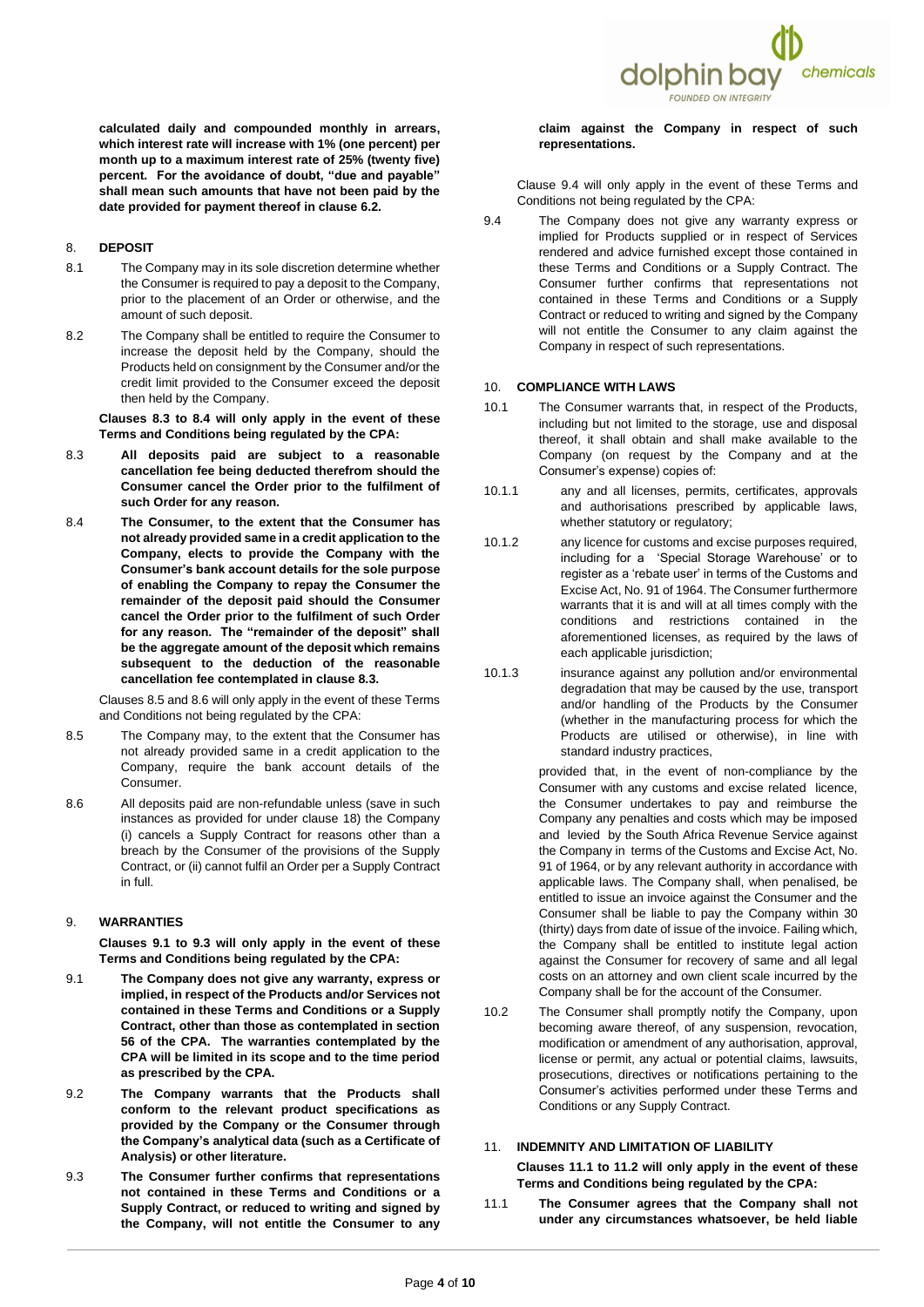

**for damages, direct, indirect, consequential or otherwise, suffered by the Consumer in respect of its use or on selling of any goods, which the Products were utilised to manufacture, or pursuant to Services rendered or advice furnished by the Company, unless the Company acted with intent or gross negligence, or unless such claim falls within the ambit of section 55, section 56 or section 61 of the CPA, in which instance the Company shall be liable to the extent and for the duration prescribed by the CPA.**

<span id="page-4-1"></span>11.2 **The Consumer acknowledges that it is its obligation to acquaint it with the specifications and characteristics of the Products ordered and its suitability for the purpose it intends on using the Products for. The Consumer further undertakes to advise its Consumers when on selling any goods which the Products were utilised to manufacture of the fact that the Products have different specifications and characteristics and depending on same its suitability for specific purposes vary and, if put to the wrong use, may result in losses/damages to be sustained and may even cause bodily injury and/or the death of a person and/or animal.**

Clauses [11.3](#page-4-2) t[o 11.5](#page-4-3) will only apply in the event of these Terms and Conditions not being regulated by the CPA:

- <span id="page-4-2"></span>11.3 The Consumer agrees that the Company (including its directors, employees, agents, representatives, service providers and the like) shall not under any circumstances whatsoever, be held liable for damages, direct, indirect, consequential or otherwise, suffered by the Consumer in respect of its use or on selling of any goods, which the Products were utilised to manufacture or pursuant to Services rendered or advice furnished by the Company.
- 11.4 The Consumer hereby indemnifies and holds harmless the Company (including its directors, employees, agents, representatives, service providers and the like) from and against any claims of whatsoever nature instituted by third parties in relation to their use of Products supplied or pursuant to Services rendered or advice furnished by the Company to the Consumer, including but not limited to claims and liabilities arising from the provisions of the CPA.
- <span id="page-4-3"></span>11.5 The Consumer acknowledges that it is its obligation to acquaint itself with the specifications and characteristics of the Products ordered and its suitability for the purpose it intends using same. The Consumer further undertakes to advise its Consumers when on selling good which the Products were utilised to manufacture of the fact that the Products have different specifications and characteristics and depending on same its suitability for specific purposes vary and, if put to the wrong use, may result in losses/damages to be sustained and may even cause bodily injury and/or the death of a person or an animal.

## 12. **DELIVERY AND RETURNS**

- 12.1 The Products will be dispatched by the Company within 30 (thirty) days from acceptance of an Order, or as soon as possible thereafter (as determined by the Company, in its sole discretion).
- 12.2 The Company shall be entitled to split the delivery of Products forming the subject matter of a Supply Contract and to invoice the Consumer separately for the portion of Products actually delivered.
- 12.3 In the event that the Consumer's Order exceeds the Company's estimated product planning and/or production capacity, the Company shall within 2 (two) days from placing of the Order advise the Consumer and both Parties shall mutually agree and revise the Order or alternatively cancel the Order.
- 12.4 The quantity and sufficiency of the Products so delivered shall be agreed to be correct and the Products delivered in full, in accordance with and upon receipt of the bill of lading (in circumstances of export of the Products) or signature by any representative of the Consumer at the delivery site, as applicable.
- <span id="page-4-0"></span>12.5 Unless otherwise agreed in writing by both Parties, delivery of the Products shall take place at the Consumer's place of business.
- 12.6 The Parties agree that the Incoterms shall be incorporated into these Terms and Conditions and that the Products shall be delivered:
- 12.6.1 in respect of any deliveries taking place within the borders of the Republic of South Africa, in accordance with DAP;
- 12.6.2 in respect of any deliveries taking place outside of the borders of the Republic of South Africa, in accordance with the Incoterm stipulated in the applicable Supply Contract.

**Clauses [12.7](#page-4-4) to [12.9](#page-4-5) will only apply in the event of these Terms and Conditions being regulated by the CPA:**

- <span id="page-4-4"></span>12.7 **While the Company will make all reasonable endeavours to meet all times and dates for delivery, such times or dates are best estimates only and do not constitute contractual obligations. Accordingly, the Company will not be liable for any loss and/or damages of whatsoever nature occasioned by delays in deliveries or completion of the Supply Contract, save to the extent the Company has acted with gross negligence.**
- 12.8 **The Consumer is entitled to return Products to the extent permitted by the CPA and at the risk and cost of the party as determined in sections 20 and 56 of the CPA. In the instances where Products may be returned at the Company's risk and cost the Consumer shall be obliged to allow the Company 5 (five) business days to collect the Products before acquiring the service of a third party to do so.**
- <span id="page-4-5"></span>12.9 **If a Supply Contract resulted from direct marketing, the Consumer may terminate the Supply Contract by giving the Company written notice within 5 (five) business days after the later of the date on which the Contract was concluded or the Products were delivered and thereafter return the Products at the Consumer's expense within 10 (ten) business days after the Products were delivered. The Consumer does not have to give the Company a reason and there will be no penalty, but the Company may impose a reasonable charge, as contemplated in the CPA, in respect of the Products returned.**

Clauses [12.10](#page-4-6) to [12.11](#page-4-7) will only apply in the event of these Terms and Conditions not being regulated by the CPA:

- <span id="page-4-6"></span>12.10 While the Company will make all reasonable endeavours to meet all times and dates for delivery, such times or dates are best estimates only and do not constitute contractual obligations. Accordingly, the Company will not be liable for any loss or damages of whatsoever nature occasioned by delays in deliveries or completion of a Supply Contract.
- <span id="page-4-7"></span>12.11 Products ordered and supplied by the Company in good order may not be returned once same has been delivered to the Consumer unless the Company has consented thereto in writing, and such Products shall be returned to the place as the Company may determine and all costs relating thereto shall be for the Consumer's account. All risk in and to the Products returned (and the liability to pay the purchase price thereof) shall remain vested in the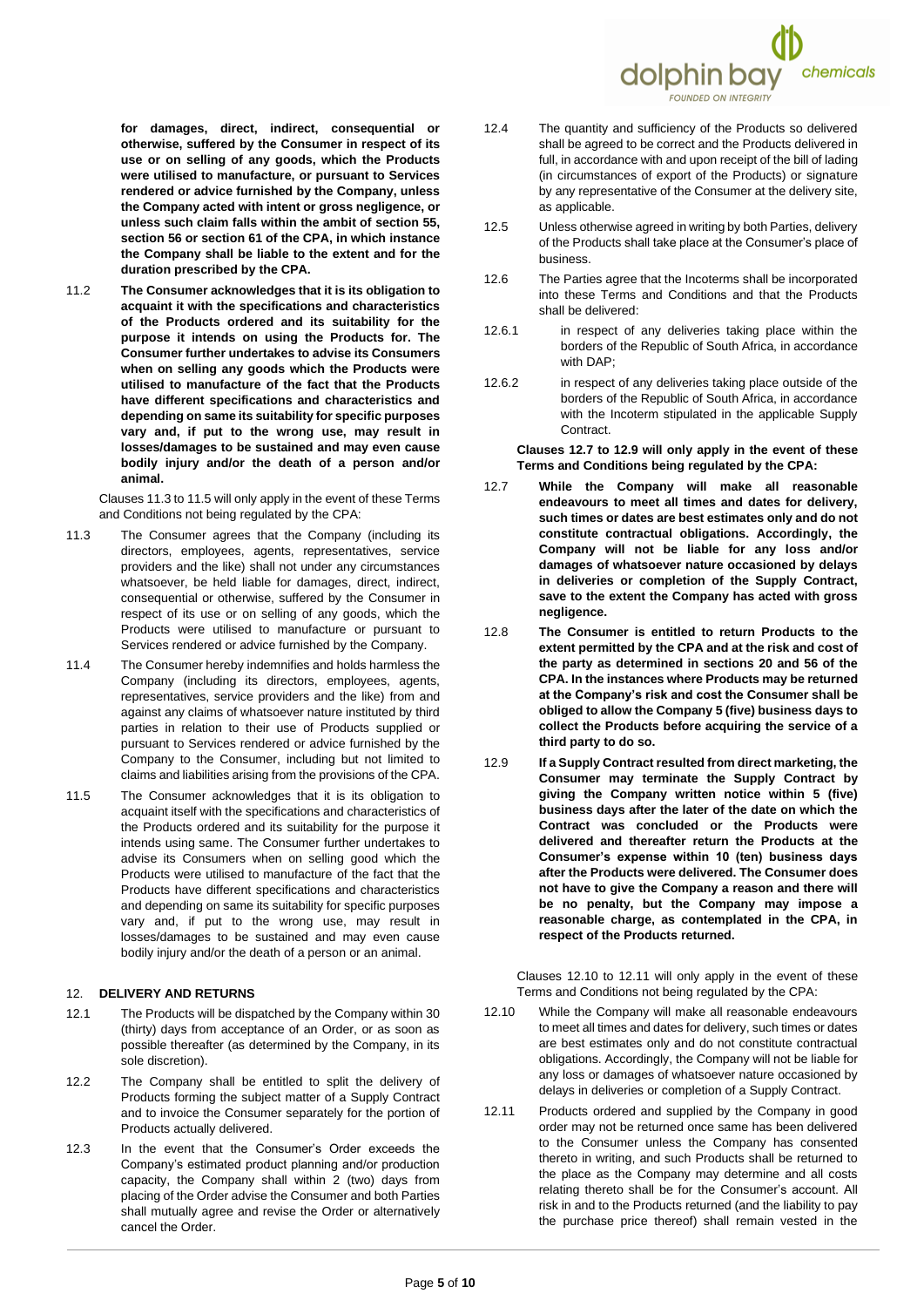

Consumer until the Company has inspected the Products and confirmed in writing that the Products and its packaging are in the Company's sole discretion, in a good condition. The Consumer will only be released from payment for the Products returned in good order once the Company has issued the written confirmation that the Products and its packaging are in a good condition.

# 13. **PRODUCTS ON CONSIGNMENT**

#### **Delivery**

- 13.1 Products held on consignment will be supplied to the Consumer, by the Company, by means of a computerised delivery note generated by the Company.
- 13.2 The Consumer shall send a month end stock sheet by no later than the 2<sup>nd</sup> (second) business day of each calendar month, in relation to the quantities of the Products on consignment consumed by the Consumer, by email to [consignment@dolphinbay.co.za,](mailto:consignment@dolphinbay.co.za) which stock sheet needs to be accurate, and **in the event of any discrepancy found in the stock sheet and the actual volumes of Products consumed by the Consumer, the Company reserves the right to charge the Consumer the total amount of Product on hand.** The Company will invoice the Consumer for the Products on consignment consumed by the Consumer by the last business day of each month.
- 13.3 The quantity of any consignment of Products as recorded by the Company upon dispatch from the Company's place of business shall be conclusive evidence of the quantity received by the Consumer on delivery, unless the Consumer can provide conclusive evidence proving the contrary. The Company shall not be liable for any shortages in the quantity of the Products and the Consumer shall be deemed to have waived all its claims against the Company pursuant thereto, unless, the Consumer notifies the Company, the carrier and, where relevant, the appropriate agent of the Company's insurers, in writing:
- 13.3.1 within 48 (forty eight) hours of date of delivery in the event of partial loss or damage to the Products in transit;
- 13.3.2 within 14 (fourteen) days of date of invoice or advice of dispatch (whichever is the earlier) in the event of nondelivery of the whole or any separate part of the consignment.
- 13.4 The Company's liability for any purported shortages shall be limited to the replacement of the Products or, at the sole discretion of the Company, the issuing of a credit note at the *pro rata* purchase price of the Products against any invoice raised for that specific consignment.
- 13.5 All such consignments shall be physically checked and signed as correct, on the Company's delivery note or a nominated agent of the Company, by representatives or agents of both the Company and the Consumer. In the absence of a signed delivery note being provided to the Company, the quantity and sufficiency of the Products as dispatched by the Company, shall be agreed to be fully delivered once such Products have been included in the applicable consignment sheet.

#### Stocktaking and removal

13.6 The Products on hand with the Consumer from time to time shall at all times be clearly identifiable and be stored separate from the Consumer's own stocks. In this regard, the Consumer will demarcate a storage area separate from the area where it stores its own stock in which area only the stock of Products will be kept. For the purposes of reconciling stock holdings of Products from time to time, only Products situate in such demarcated area will be taken into account.

- 13.7 The Company shall be entitled to remove the whole or any portion of the Products on consignment, subject to the following provisions:
- 13.7.1 if in the sole discretion of the Company, based on consumption by the Consumer over a reasonable period, the quantities of the Products in the Consumer's possession are in excess of what is reasonably required to satisfy the demands of the Consumer, the Company may withdraw the Products on consignment in whole or in part, which removal will be at the expense of the Company;
- 13.7.2 should the Company require utilising a part of such consignment stock, then such Products on consignment may be withdrawn by the Company, at its expense, should the Parties agree thereto in writing;
- 13.7.3 if the consignment stock remains unused by the Consumer for a period of 6 (six) months or more, from delivery thereof, the Company may, at the sole discretion of the Company, either (i) withdraw such unused Products at the expense of the Consumer or (ii) invoice the Consumer for such unused Products.
- 13.8 The Company will be entitled from time to time to verify the stocks of Products on hand and quantities thereof, and the Consumer shall make available to the Company's representative(s) the necessary clerical and manual assistance for this purpose. This will normally coincide with month end but can occur at such times as determined by the Company. **The onus to disprove the existence of any of the events or circumstance as contemplated hereinbefore shall be borne by the Consumer.**
- 13.9 **In the event of any deficiency in the quantity of the Products on consignment found on any check, or on termination of these Terms and Conditions, the Consumer will be liable to pay for the deficiency at the prevailing price list of the Company for the Products at the time of discovery of the deficiency.**

#### Access

- 13.10 The Consumer will ensure that free site entry and access to the Products is given to the Company during ordinary business hours by prior arrangement.
- 13.11 All assistance will be given to the Company, its officers, employees, representatives and agents to inspect the Products and to satisfy themselves and the Company in regard to proper use, storage and maintenance of the Products, and any other storage equipment of the Consumer as well as any other matters related to the Products or these Terms and Conditions.

#### Ownership

13.12 The Consumer shall ensure that the Products will not be subject to any lien, hypothec or attachment, and in the event of the Consumer not being the owner of the property on which the Products are stocked, it shall forthwith notify the landlord of the property of the fact that the Products are the property of the Company.

## 14. **PRODUCT MODIFICATION**

Any modification of the Products ordered and/or Services performed in terms of a Supply Contract shall require the prior written consent of the Company.

#### 15. **OWNERSHIP AND RISK**

15.1 Ownership of and title to the Products shall not pass to the Consumer until the later of (i) the purchase price in respect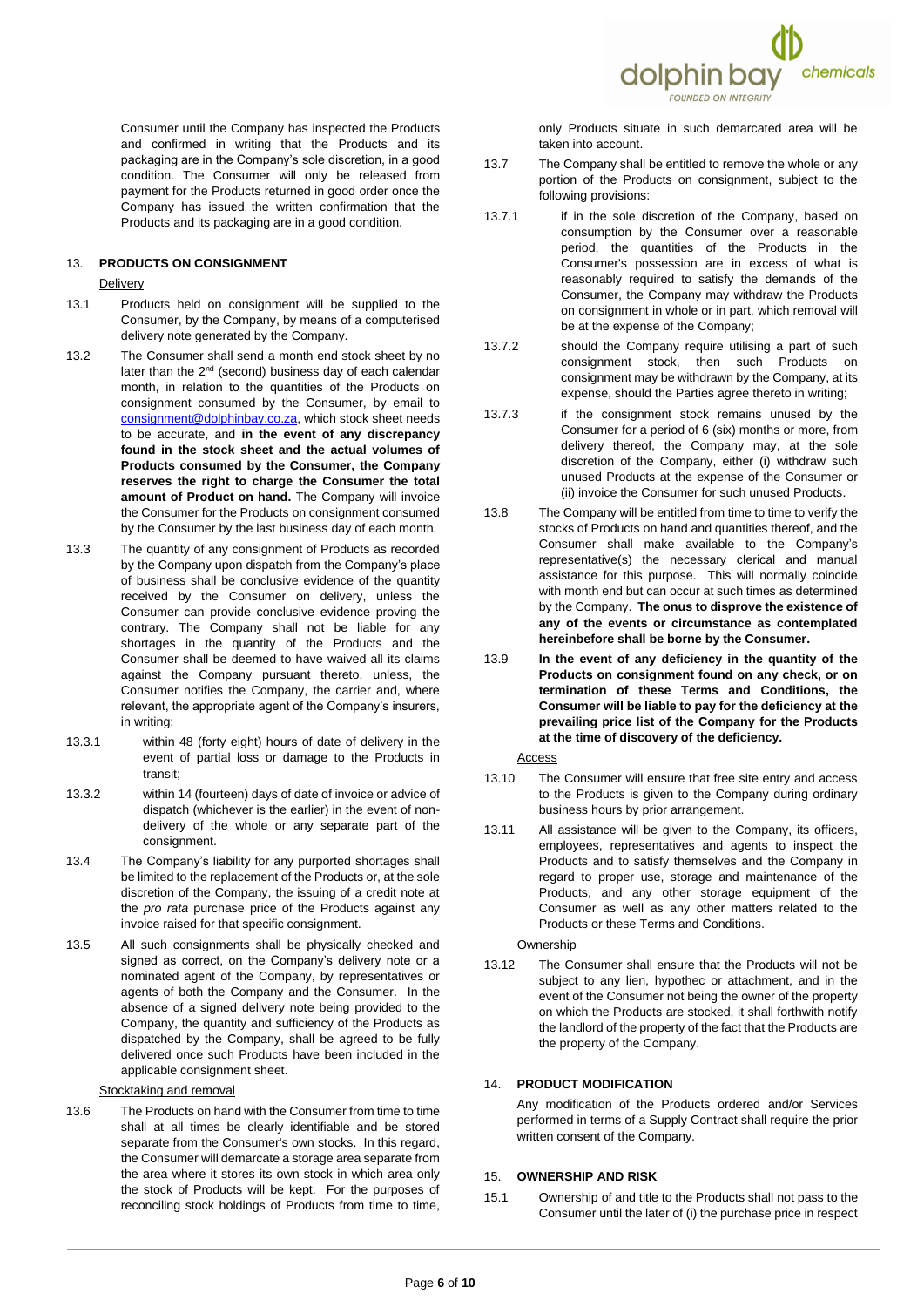

of the Products in question have been paid in full or (ii) use of the Products by the Consumer.

- 15.2 Risk in and to the Products shall pass to the Consumer in accordance with EXW, from the applicable factory of the Company (unless otherwise agreed in writing between the Parties).
- 15.3 The Company is entitled to enter all and any premises owned, leased or utilised by the Consumer at any time during normal business hours to remove all and any Products supplied in terms of these Terms and Conditions that have not been paid for in part or in full by the Consumer. The Consumer herewith consents to such removal. For the avoidance of doubt, all Products bearing labels of the Company equivalent to those supplied in terms of these Terms and Conditions situated on any such premises owned, leased or utilised by the Consumer shall be deemed to have been supplied by the Company in terms of the Terms and Conditions unless the Company confirms otherwise in writing.

#### 16. **INTELLECTUAL PROPERTY**

- 16.1 The Company retains all intellectual property rights of whatsoever nature in its drawings, specifications, data and all other information and documents in relation to its Products and Services.
- 16.2 The Company's trademarks and names shall not be used by the Consumer without the prior written consent of the Company. The Consumer agrees that it shall not (or permit any third party to) reverse engineer, decompile, modify or tamper with the Products and/or Services provided.
- 16.3 No right or licence is granted in favour of or between the Parties hereto under these Terms and Conditions in relation to any patent, trademark, copyright, registered design, or other intellectual property right.

#### 17. **SAFETY, HEALTH AND ENVIRONMENTAL**

- 17.1 Should the Consumer arrange its own transport for the Products, the Consumer shall ensure that the transporter complies with all applicable laws regulating the transportation of dangerous goods. The Consumer shall at its cost implement and comply with:
- 17.1.1 all applicable laws;
- 17.1.2 all of the Company's policies, guidelines and standard to ensure safety and protection of health, life and the environment, as communicated by the Company to the Consumer from time to time, pertaining to the activities performed under these Terms and Conditions or any Supply Contract; and
- 17.1.3 any and all responsible care management practice standards applicable at the place of delivery.
- 17.2 The Consumer shall be liable for any incidents that may occur in connection with the Products resulting from or arising out of, without limitation, the storage, use, transport and disposal of the Products by the Consumer after delivery of the Products, which incidents include, but are not limited to, pollution or environmental degradation resulting from the unexpected, sudden and uncontrolled release of the Products ("**Incidents**"). This includes the following remediation process at the Consumer's cost:
- 17.2.1 implement emergency response, containment, mitigation and remedial measures, based on applicable laws (in particular sections 28 and 30 of the National Environmental Management Act, No. 107 of 1998, or similar legislation applicable in the jurisdiction where the Consumer uses, transports, handles and/or otherwise deals with the Products) and being

reasonably acceptable to the Company and relevant authorities, pertaining to any Incidents, failing which the Company may initiate or undertake the required measures and recover the costs associated in so doing from the Consumer; and

- 17.2.2 identify, monitor, mitigate, contain and remediate any pollution, contamination or degradation of the environment caused by a release or spill of the Products, as may be required by applicable laws or any other specific obligation in terms of these Terms and Conditions, risk to human health or the environment, or a directive from a governmental authority, to a standard reasonably acceptable to the Company and relevant authorities, failing which the Company may initiate or undertake the requisite measures and recover the costs associated in so doing from the Consumer.
- 17.3 In the event of an Incident, the Consumer shall at its own cost:
- 17.3.1 immediately or as soon as reasonably possible after becoming aware thereof, notify the Company and relevant authorities (as the Act may stipulate) as well as the emergency response team appointed by the Company to conduct Remediation; and
- 17.3.2 conduct a root cause analysis as soon as reasonably possible after the Incident, with reference to the Company's root cause analysis guidelines.
- 17.4 The Consumer shall, at its cost and expense, dispose of any waste or hazardous waste and/or Product's drums and containers (as well as any Product residue, including contaminated soil/substances or any discarded matter) in a responsible manner and as required by applicable laws.
- 17.5 In the event of the removal of any equipment utilised in relation to delivery of the Products, at the point of delivery, the Consumer shall, at its cost and expense, be responsible for the rehabilitation of any areas at the point of delivery affected by the removal of such equipment.
- 17.6 Any Incidents at the point of delivery, whether caused intentionally or negligently by the Consumer, shall constitute a material breach of these Terms and Conditions and the Company shall in its sole discretion be entitled to terminate any and all Supply Contracts concluded with the Consumer, summarily without further notice to the Consumer.
- 17.7 Should the Company assist the Consumer in the disposal of any contaminated waste, as agreed between the Company and the Consumer, the Company expressly does not accept any responsibility during or after the disposal of the waste. The Company shall not be associated with the waste, including the disposal thereof, in any manner, apart from offering assistance. The Company expressly confirms that it is not an expert in the field of waste disposal and as such its assistance cannot be construed as professional advice in such regard. **The Consumer indemnifies and holds the Company harmless from any and all damages, loss, liability or costs which might arise out of or pursuant to the Company assisting the Consumer in the disposal of any waste as aforementioned.**

#### <span id="page-6-0"></span>18. **EXCLUSIONS**

**Claus[e 18.1](#page-6-1) will only apply in the event of these Terms and Conditions being regulated by the CPA:**

<span id="page-6-1"></span>18.1 **Except to the extent that the Company acted with gross negligence or fraudulent intent, the Company shall not be liable for any loss or damages arising from any failure or delay in providing Products and/or Services to the Consumer resulting from**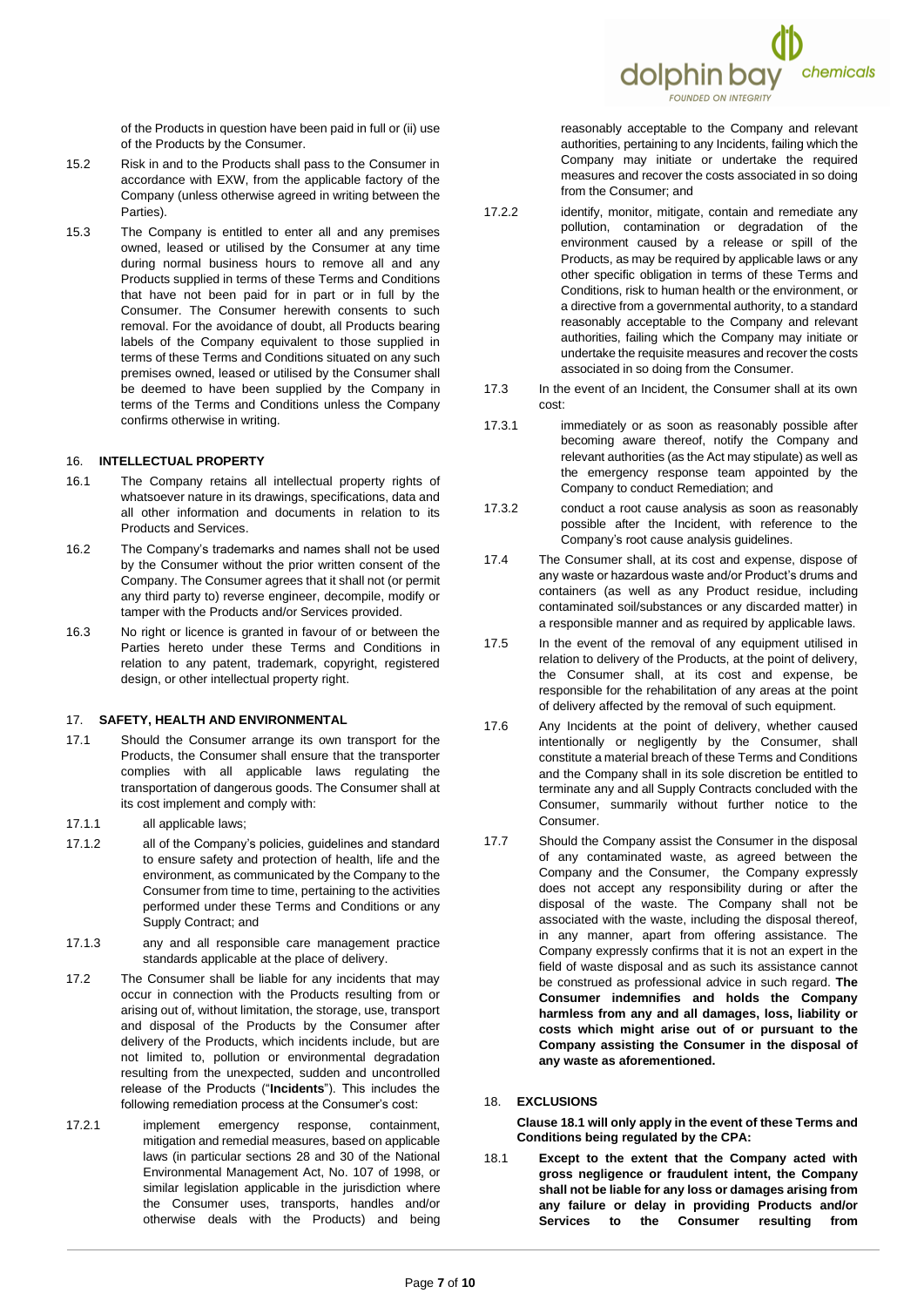**circumstances beyond the Company's reasonable control, including but not limited to labour disruptions, power failures, unforeseen public unrest, civil commotion, strikes, riots, terrorism, inclement weather, diesel shortages, coal shortages, strikes in the transport industry and/or acts of State.**

Clause [18.2](#page-7-0) will only apply in the event of these Terms and Conditions not being regulated by the CPA:

<span id="page-7-0"></span>18.2 The Company shall not be liable for any loss arising from any failure or delay in providing Products and/or Services to the Consumer resulting from circumstances beyond the Company's reasonable control, including but not limited to labour disruptions, power failures, unforeseen public unrest, civil commotion, strikes, riots, terrorism, inclement weather, diesel shortages, coal shortages, strikes in the transport industry and/or acts of State.

# 19. **INSPECTION AND DEFICIENCIES**

- 19.1 **The Consumer shall be obliged to inspect the Products upon the delivery thereof and indicate on the waybill or delivery note (as applicable) if there is any damage and/or deficiencies to the Products delivered, and also immediately provide written notice thereof to the Company describing the aforesaid damage and/or deficiency in detail, failing which it will be deemed that the Products were received in good and working order.**
- 19.2 **Where the Supply Contract is subject to the CPA, clause [11.1](#page-3-8) shall be applicable, save where the CPA provides otherwise, then the time period within which the Consumer shall be entitled to inspect Products purchased by it and to notify the Company of any failure of the Products to meet the Product Specifications shall be limited to the minimum time period prescribed by the CPA.**
- 19.3 The Company undertakes to supply Products to the Consumer which conform to the Company's specifications as set out in the Certificate of Analysis or product label.
- 19.4 The Company warrants that the Products will comply with the SANS 673 (CCA 60%) specifications at all times
- 19.5 Should any of the delivered Products be defective, the Consumer will advise the Company thereof within 72 (twenty two) hours from delivery of the Products, subject thereto that:
- 19.5.1 the Consumer must immediately ship to the Company a sample of the alleged defective Products, in an adequate quantity as directed by the Company;
- 19.5.2 the Company will submit the said sample to an independent laboratory for analysis, and the report will be made available to the Consumer immediately upon receipt thereof;
- 19.5.3 If the sample is found to be defective, the Company will replace the defective Products at its own cost;
- 19.5.4 all costs involved and associated with the independent analysis will be for the account of the Consumer. If the Products are found to be defective, the Company will refund the aforementioned costs to the Consumer;
- 19.5.5 should it be found that any safety seal or cap was tampered with or the integrity of the packaging of the Products has otherwise been compromised, the Company shall not be liable for any defect in such Products and shall not be obliged to follow the abovementioned process.
- 19.6 **The Company shall only be liable for defective or damaged Products if those Products were defective or damaged prior to delivery of those Products to the**



**Consumer. For the avoidance of doubt, the Company's liability for damaged and/or defective Products shall be limited in accordance with claus[e 11.](#page-3-0)**

#### 20. **FORCE MAJEURE**

In the event of any act of God, strike, war-like operation, rebellion, riot, war, civil commotion, lock-out, combination of workmen, interference of trade unions, suspension of labour, fire, explosion, floods, failure of water or power supply, accident, acts, regulations or laws of any government or any circumstance arising or action taken beyond or outside the reasonable control of the Parties hereto preventing them or any of them from the performance of any of the obligations in terms of these Terms and Conditions or a Supply Contract (any such event hereafter called "**Force Majeure**") then the Party affected by such Force Majeure shall be relieved of its obligations hereunder during the period that such Force Majeure continues but only to the extent so prevented and shall not be liable for delay or failure in the performance of any obligations hereunder or loss or damage which the other Party may suffer due to or resulting from the Force Majeure, provided always that a written notice shall be promptly given of any such inability by the affected Party. Any Party invoking Force Majeure shall upon termination of such Force Majeure give prompt written notice thereof to the other Party.

#### 21. **BREACH**

- 21.1 If the Consumer ("**Defaulting Party**") breaches any provision of these Terms and Conditions or a Supply Contract and remains in breach for 14 (fourteen) days after written notice to the Defaulting Party requiring that Defaulting Party to rectify that breach, the Company ("**Aggrieved Party**") shall be entitled, without prejudice to its right to hold the Defaulting Party liable for damages or any of its other rights, at its option:
- 21.1.1 **to sue for immediate specific performance of any of the Defaulting Party's obligations under these Terms and Conditions, whether or not such obligation is then due; or**
- 21.1.2 **cancel these Terms and Conditions, in which case written notice of the cancellation shall be given to the Defaulting Party, and the cancellation shall take effect on the giving of the notice.**
- 21.2 The Aggrieved Party's remedies in terms of this clause are without prejudice to any other remedies to which the Aggrieved Party may be entitled in applicable law, including without limitation, the Aggrieved Party's rights to claim damages.
- 21.3 **All legal costs incurred by the Company in consequence of any default of the provisions of these Terms and Conditions by the Consumer shall, subject to specific limitations in terms thereof, be payable on demand by the Consumer on the scale as between attorney and own client and shall include collection charges, tracing fees, the costs incurred by the Company in endeavouring to enforce such rights prior to the institution of legal proceedings and the costs incurred in connection with the satisfaction or enforcement of any judgment awarded in favour of the Company in relation to its rights in terms of or arising out of these Terms and Conditions.**
- 21.4 **All payments received shall be allocated firstly towards legal costs (if applicable), thereafter interest, and lastly towards the capital amount owing in respect of the Consumer's outstanding indebtedness.**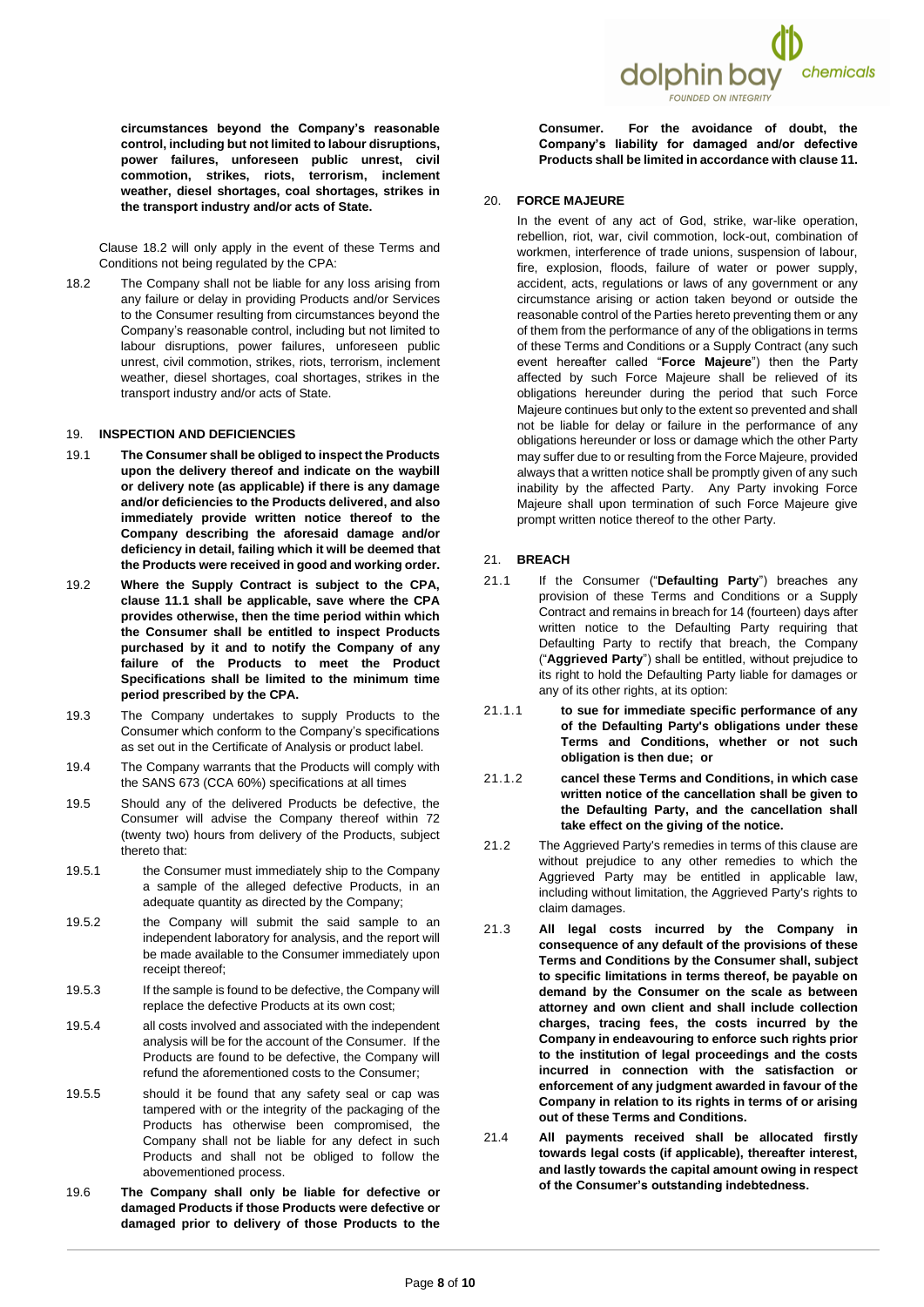

# 22. **CANCELLATION**

- 22.1 Without prejudice to any other rights of the Company under these Terms and Conditions, the Company shall be entitled to immediately terminate these Terms and Conditions by written notice in the event that the Consumer is placed in liquidation or under business rescue, whether provisional or final, or has passed a resolution for its voluntary windingup (or, in each case, the equivalent or similar nature under the laws of the jurisdiction in which the Consumer is registered or its principal place of business) or the Consumer defaults on payment for the Products and/or Services.
- 22.2 The Company shall be entitled to cancel these Terms and Conditions at any time and for any reason, by giving 3 (three) months' written notice to that effect to the Consumer. Any and all obligations on the part of the Parties in respect of these Terms and Conditions that accrued before the date of cancellation shall remain enforceable between the Parties.
- 22.3 Upon cancelling these Terms and Conditions, the Company shall be entitled to elect whether the separate Supply Contracts, entered into between the Consumer and the Company, will be cancelled as well.

#### 23. **NOTICES AND DOMICILIUM**

Any notice given by either Party shall be hand delivered or sent by registered post or e-mail to the other's *domicilium citandi et executandi* (i.e. an address where notices and legal documents may be delivered as will either be indicated on the relevant credit application or the Supply Contract, as the case may be) and shall be deemed to have been delivered 5 (five) business days after it has been sent by prepaid registered post to the Party's *domicilium citandi et executandi*, on the date of delivery by hand, the business day immediately following the date on which the email was sent, unless the contrary is proved. Notwithstanding anything to the contrary herein contained a written notice or communication actually received by a Party shall be an adequate written notice or communication to it notwithstanding that it was not sent to or delivered at its chosen *domicilium citandi et executandi*.

## 24. **DISPUTE RESOLUTION**

- 24.1 Save in respect of those provisions of these Terms and Conditions which provide for their own remedies which would be incompatible with the dispute resolution process contemplated hereinbelow, a dispute which arises between the Parties in connection with:
- 24.1.1 the formation or existence of
- 24.1.2 the implementation of;
- 24.1.3 the interpretation or application of the provisions of;
- 24.1.4 the Parties' respective rights and obligations in terms of or arising out of, or the breach or termination of;
- 24.1.5 the validity, enforceability, rectification, termination or cancellation, whether in whole or in part of;
- 24.1.6 any documents furnished by the Parties pursuant to the provisions of,

these Terms and Conditions and/or any Supply Contract, or which relates in any way to any matter affecting the interests of the Parties in terms of these Terms and Conditions and/or any Supply Contract, that dispute shall be referred to arbitration in Cape Town before a Senior Counsel of the Cape Bar of at least 15 (fifteen) years' standing. Should the Parties be unable to agree upon an arbitrator, such will be appointed by the chairperson/s of the Cape Bar Council.

24.2 The provisions of this clause:

- 24.2.1 constitute an irrevocable consent by the Parties to any proceedings in terms hereof and no Party shall be entitled to withdraw therefrom or claim at any such proceedings that it is not bound by such provisions;
- 24.2.2 are severable from the rest of these Terms and Conditions and shall remain in effect despite the termination of or invalidity for any reason of these Terms and Conditions and/or any Supply Contract.

## 25. **LAW AND JURISDICTION**

- 25.1 The terms of any Supply Contract (including these Terms and Conditions) shall be governed by and construed in accordance with the laws of the Republic of South Africa, regardless of the place of execution or performance in terms of these Terms and Conditions or any Supply Contract. The Terms and Conditions set out in the United Nations Convention for the International Sale of Goods (CISG) and the Unidroit-Agreement dated May 28th, 1988 are hereby expressly excluded.
- 25.2 The Consumer and the Company agree that the courts of the Republic of South Africa shall have exclusive jurisdiction for any action or proceedings commenced under these Terms and Conditions and/or any Supply Contract.

# 26. **ASSIGNMENT**

- 26.1 The Consumer shall not cede and/or assign the benefit and/or the burden of any Supply Contract or these Terms and Conditions, in whole or in part to any third party without the prior written consent of the Company, which consent may in the Company's sole discretion be withheld.
- 26.2 The Consumer may not assign or cede its payment obligations hereunder without the prior written consent of the Company.
- 26.3 **The Company shall be entitled to cede, delegate and/or assign, subcontract and/or outsource any of the rights and/or obligations of the Company in terms of these Terms and Conditions and/or any Supply Contract to other parties ("Subcontractors") without any further the consent of the Consumer.**
- 26.4 The Company shall use its best endeavours to procure that the Subcontractors shall comply with the provisions of these Terms and Conditions and the terms hereof shall be applicable to such services to be provided by the Subcontractors *mutatis mutandis*.

#### 27. **PROTECTION OF PERSONAL INFORMATION**

- 27.1 Where a Party hereto "**processes**" or requires the other Party to process any "**personal information**", as such terms are defined in POPI, belonging to that Party, or that of a related party (both acting as "responsible parties" as such term is defined in POPI), the Parties:
- 27.1.1 agree to comply with the provisions of POPI for processing of such personal information, including to only process any personal information received by a Party to the extent required hereunder and any further processing as may be authorised by a Party in writing; and
- 27.1.2 consent to the processing of any of their/its personal information in terms of, pursuant to or for purposes of any Supply Contract and/or these Terms and Conditions.
- 27.2 Without limiting the generality of the above, the Consumer hereby: